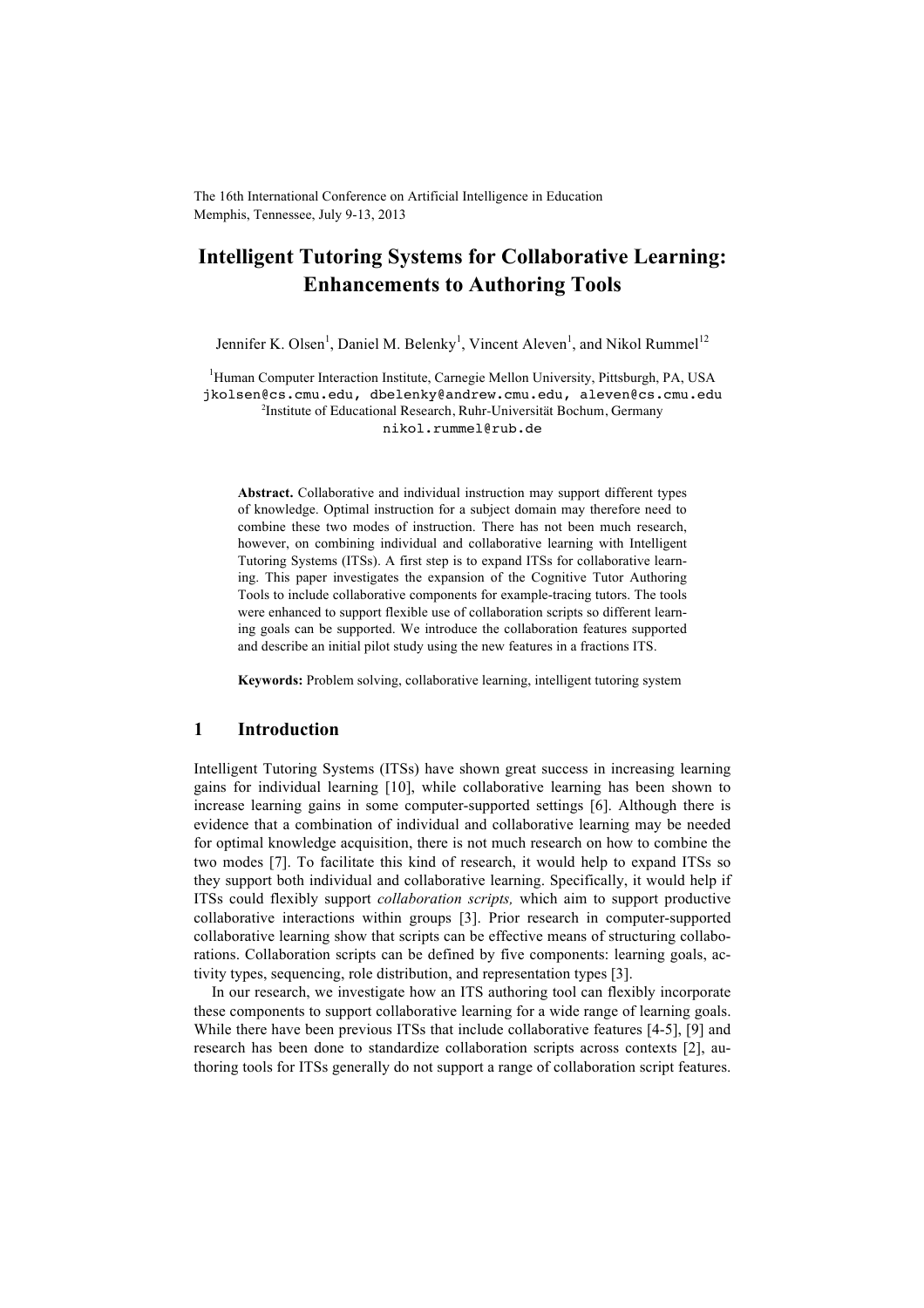In the current work, we extend a proven ITS authoring tool, Cognitive Tutor Authoring Tools (CTAT) [1], to support the authoring of collaboration scripts for exampletracing tutors. Example-tracing tutors are behaviorally similar to cognitive tutors, but instead of relying on a rule-based cognitive model, they use a generalized behavior graph to guide students during problem solving. We describe how we enhanced CTAT so example-tracing tutors support both individual and collaborative learning.

# **2 Collaborative CTAT Extension**

We extended CTAT so an author can create tutors that allow students in two different locations to interact with the same problem synchronously. Our collaborative version of CTAT allows the five collaboration script components to be supported flexibly.

In the simplest form of collaboration supported by these tools, each student has identical views and allowed interactions. This set-up would support a low-scaffolded collaboration scenario. However, the tools also support more complex and varied forms of collaboration, in which the collaborating students have different views and interactions. As an example, consider a collaborative environment where unique information can be presented to each student. Such interaction can increase individual accountability and the effectiveness of the collaboration. The ability to divide the information supports scripts such as the "Jigsaw" script [4].

Another typical element of collaboration scripts that can be supported with our enhanced version of CTAT is the use of different interactions to create roles. Even though each student can view the entire problem, the interactions that the students can take can be specialized based on their role. In this case, a student would be able to view their partner's interactions but not be able to take over their partner's role. This integrated feature may help to support mutual discussions and improve learning. Peer tutoring roles could also be supported by only providing feedback on interactions to the student in the "tutor" role. Our enhanced version of CTAT also supports scripts where each student has a completely different view of the problem. This kind of script can encourage collaboration where students have varied perspectives of the problem, but the actions of one student can influence the other.

The challenge in enhancing the authoring tools to support these possibilities was to provide the flexibility needed to support a wide range of collaboration scripts. This goal was achieved by using multiple example-tracing tutor engines running in parallel, one for each student. The parallel tutor engines all receive all the input from each interface and send all output to all interfaces. This structure allows an author to develop tutors that support more complex collaboration scripts, as in the example below.

### **3 Collaborative Tutor Example**

We created a collaborative tutor for fractions and pilot tested it with two fourth/fifth grade students for initial impressions. This work extends an existing ITS for learning fractions with graphical representations [8]. For our pilot, the students were asked to collaborate on four procedural and four conceptual problems while working in differ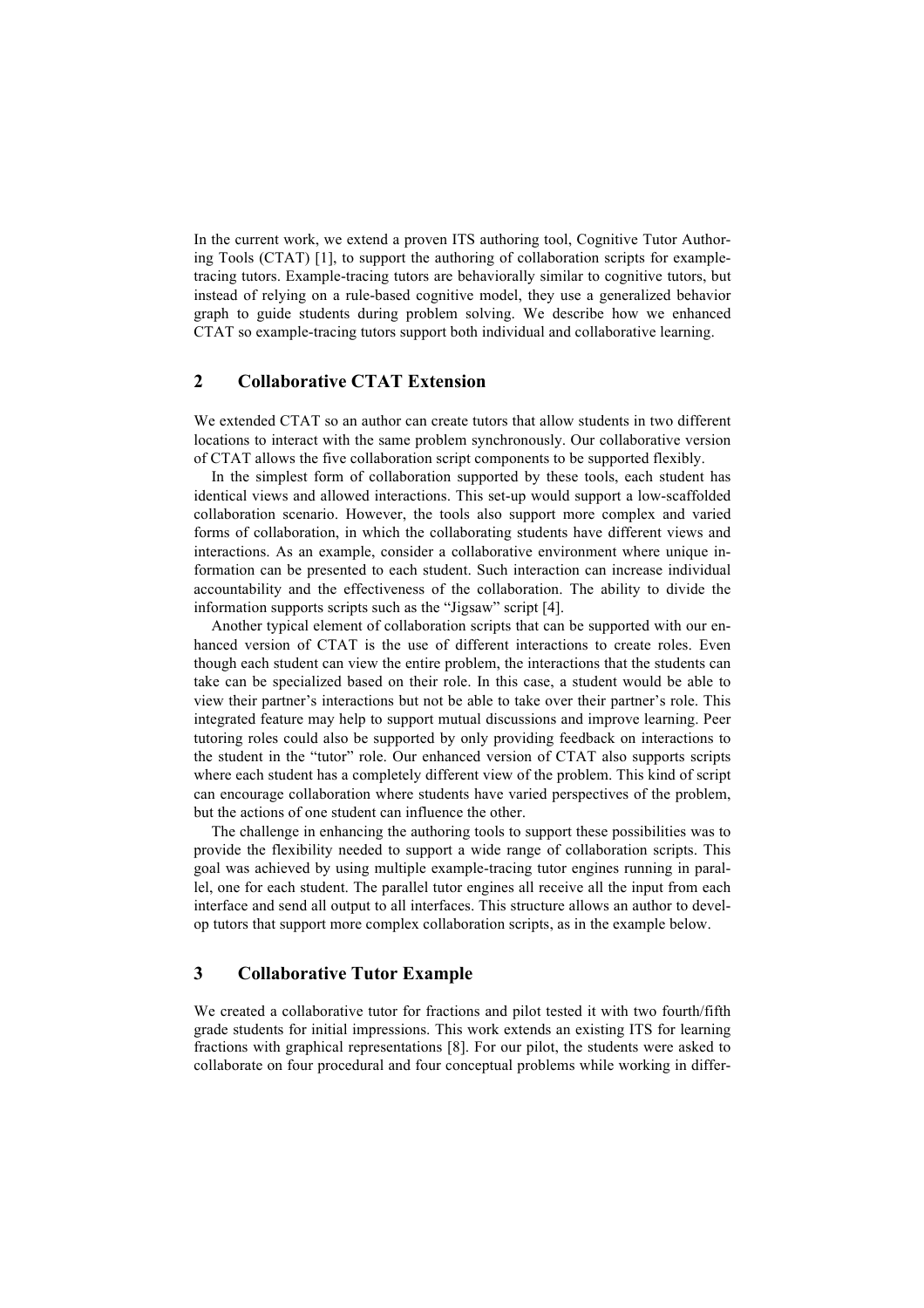ent rooms, communicating both through their interactions with the tutor and by talking to each other through an audio connection. The script elements used in these problems were unique information as seen in Figure 1 and roles as seen in Figure 2.



**Fig. 1.** Students are each provided with a unique story to share and are prompted to discuss.

| You are in the problem solver role. |                                                                 | You are in the monitor role. |                                                 |
|-------------------------------------|-----------------------------------------------------------------|------------------------------|-------------------------------------------------|
| B                                   | Let's find common factors to                                    | B                            | Let's find common factors to                    |
|                                     | reduce the fraction.                                            |                              | reduce the fraction.                            |
|                                     | What are the factors of 9?                                      |                              | What are the factors of 9?                      |
|                                     | 9<br>3                                                          |                              |                                                 |
|                                     | 12?<br>2 What are the factors of                                |                              | 12?<br>2 What are the factors of                |
|                                     | $\overline{\mathbf{3}}$<br>12<br>$\mathbf{2}$<br>6<br>$\vert$ 4 |                              | 12 <sub>1</sub><br>$\sqrt{4}$<br>6 <sub>6</sub> |
|                                     | 3 What are the common factors of 9 and 12?                      | 3                            | What are the common factors of 9 and 12?        |
|                                     | 3                                                               |                              |                                                 |
| 4                                   | What is the greatest common factor of 9 and 12?                 |                              | What is the greatest common factor of 9 and 12? |

**Fig. 2.** Example of role assignment, where the gray indicates the component is inactive.

First, each student was given unique information at the beginning of the problem and asked to share it to create individual accountability. Then they were assigned to either a monitor role, where they were accountable for asking their partner questions, or a problem solver role, where they were responsible for selecting or filling in the dyad's answers. The tutor also maintained key ITS features that have been shown to be critical to help learning, such as step-by-step guidance and hint levels [10].

### **4 Discussion, Conclusion and Future Work**

The use of both individual and collaborative modes has been shown to be important in successful instruction [7], but how to combine the modes is not as well known. Currently, authoring tools do not flexibly support a range of collaboration script elements that would be needed to pursue this question. We extended CTAT to allow a range of